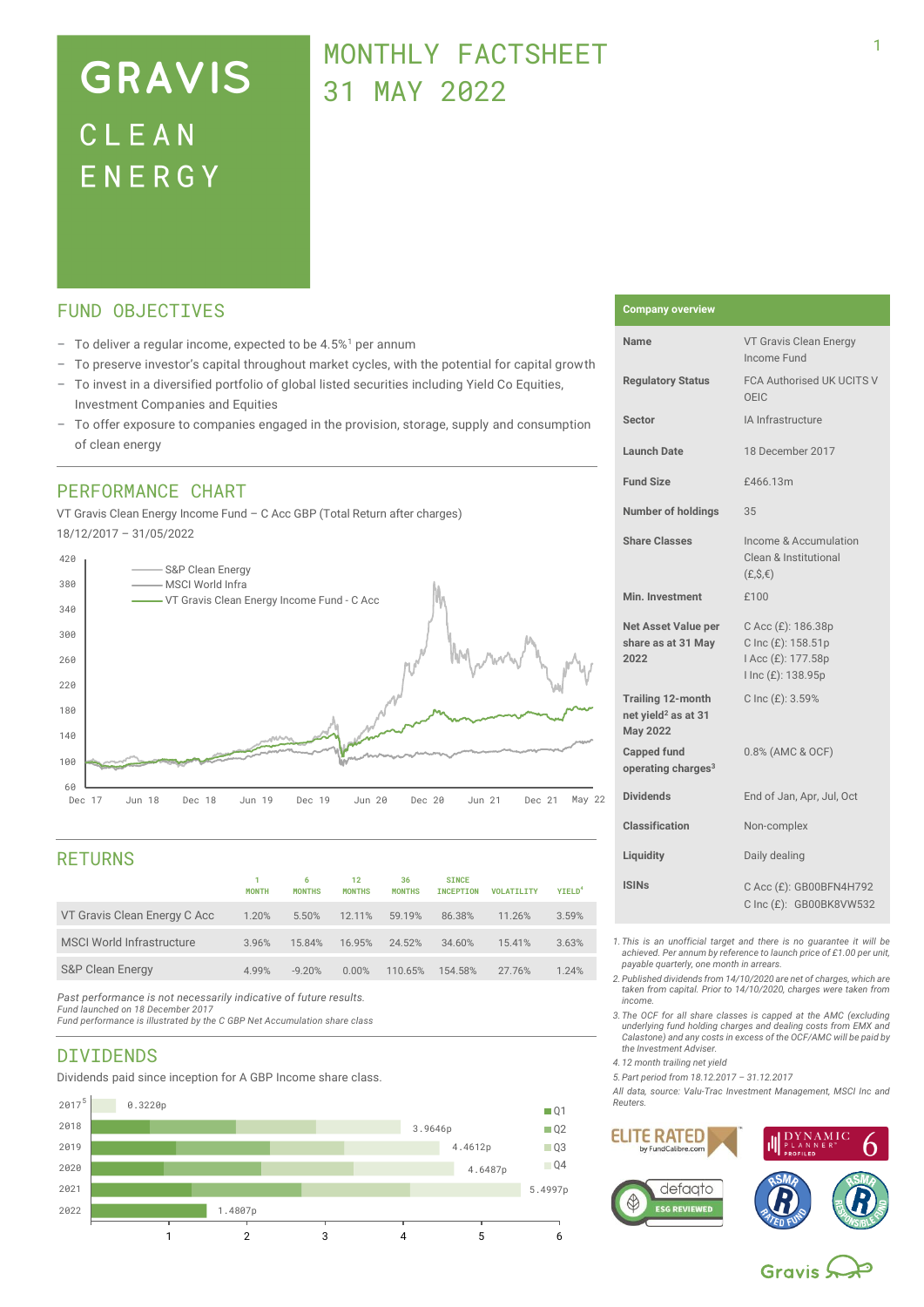## **GRAVIS** CLEAN **FNFRGY**

## MONTHLY FACTSHEET 31 MAY 2022

## **FUND ADVISER'S REPORT THE EXECUTION OF A LOCAL TERM** Investment Adviser

The Fund recorded a total return of 1.20% in May (C Accumulation GBP) to close the period marginally below recent all-time highs.

Clearway Energy Inc. (CWEN) recorded an atypically large 15.59% total return following news that TotalEnergies would acquire a stake in Clearway Energy Group (the controlling shareholder of CWEN) from Global Infrastructure Partners. The value of the transaction considered a price of \$35.10 per share for CWEN, which had been trading closer to \$33 ahead of the announcement. Not only does the deal validate a higher rating for CWEN, but through the strategic alliance with TotalEnergies, the company will have access, via a right to first offer arrangement, to TotalEnergies' 8 GW onshore renewables development pipeline. The company contributed c.80bps during the period, thereby driving a significant proportion of overall returns.

In a reversal from the prior month, Greencoat UK Wind was the largest detractor from performance (-35bps) as the UK government announced an 'Energy Profits Levy' on oil & gas companies while leaving open the possibility of a similar tax on power generators, stating it was "urgently evaluating the scale of these extraordinary profits and the appropriate steps to take". This uncertainty is likely to keep the UK renewables sector relatively grounded pending clarity. Having maintained exposure to spot pricing, unlike peers who typically hedge out pricing risk, Greencoat is likely to be most exposed to any windfall tax on non-normal profits. Companies that had hedged output at price points 12-24 months ago will not have made similar 'extraordinary' profits.

While there are no details on the mechanics or duration of any potential tax on renewable generators, it seems likely that affected companies would be able to mitigate any impact through reinvestment into new projects – in a similar vein to what the oil & gas companies have been afforded. However, any windfall tax is likely to send an unhelpful message to renewable developers and investors, and would seemingly conflict with legally binding ambitions to achieve net-zero by 2050. Even so, we acknowledge that similar clawbacks have been enacted in France and Spain recently, albeit the impact has been largely negligible for affected

companies held within the Fund. It is useful to note that the headline UK exposure provided for the Fund is derived by country of listing. Any UK windfall tax would relate to assets located in the country and based on energy generation capacity which is approximately 30% at Fund level.

The matter of windfall taxes detracted from some very positive Q1 NAV updates provided by the broader cohort of listed UK renewables companies. A confluence of factors, namely stronger than anticipated inflationary pressures, higher near-term power price forecasts and the fixing of Power Purchase Agreements at more attractive prices, have resulted in tailwinds to the assumptions that drive NAV. It is important to note that while higher short-term inflationary pressures have been incorporated into valuations, and this is a key sensitivity, we still see a disciplined and cautious approach to future expectations. For example, JLEN Environmental Assets, which reported a 14.5% NAV total return in Q1, has incorporated a higher but very reasonable expectation of 5% for UK RPI in 2022 before reverting to 3% until 2030 and 2.25% thereafter.

Meanwhile, higher near-term power price assumptions reflect prevailing futures markets rather than forecasts, and over the medium and long-term, power price forecast curves have not shifted materially. In addition, assumed discount rates were generally left unchanged during Q1.

So, while the prospect of a windfall tax provides an unwelcome and unquantified risk, we take comfort that underlying valuation assumptions are reasonable, in our view. The more persistent such tailwinds become, the greater the prospect that any potential windfall tax can be offset through better-than-expected cash flows.

### William Argent

Investment Adviser Gravis Advisory Ltd william.argent@graviscapital.com

Gravis Advisory Limited is owned and managed by Gravis Capital Management Ltd ("Gravis").

Gravis Capital Management (GCM) was established in May 2008 as a specialist investor in infrastructure and real estate, and now manages c.£3bn of assets in these sectors in the UK. GCM entered into a strategic partnership with ORIX Corporation in January 2021.

Gravis Advisory Limited is also the Investment Adviser to the c.£883m VT Gravis UK Infrastructure Income Fund, the c.£420m VT Gravis UK Listed Property (PAIF) Fund and the c.£44m VT Gravis Digital Infrastructure Income Fund.

### **Sales Contacts**

Cameron Gardner 07835 142763 cameron.gardner@graviscapital.com

Ollie Matthews 07787 415151 [ollie.matthews@graviscapital.com](mailto:ollie.matthews@graviscapital.com)

Robin Shepherd 07971 836433 [robin.shepherd@graviscapital.com](mailto:robin.shepherd@graviscapital.com)

Nick Winder [07548 614184](tel:07548%20614184) nick.winder@graviscapital.com

William MacLeod 07836 695442 [william.macleod@graviscapital.com](mailto:william.macleod@graviscapital.com)

### **Dealing**

Valu‑Trac 01343 880344 cleanenergy@valu-trac.com Available on all major platforms

## CORRELATION, PERFORMANCE AND VOLATILITY COMPARISON

18 December 2017 – 31 May 2022

|                                     | CORRELATION              | <b>RETURN</b> | VOI ATILITY | YIELD |
|-------------------------------------|--------------------------|---------------|-------------|-------|
| VT Gravis Clean Energy Income C Acc | $\overline{\phantom{a}}$ | 86.38%        | 11.26%      | 3.59% |
| <b>MSCI World Infrastructure</b>    | 0.07                     | 34.60%        | 15.41%      | 3.63% |
| S&P Clean Energy                    | 0.19                     | 154.58%       | 27.76%      | 1.24% |

*Past performance is not necessarily indicative of future results.* 

## Gravis Soft